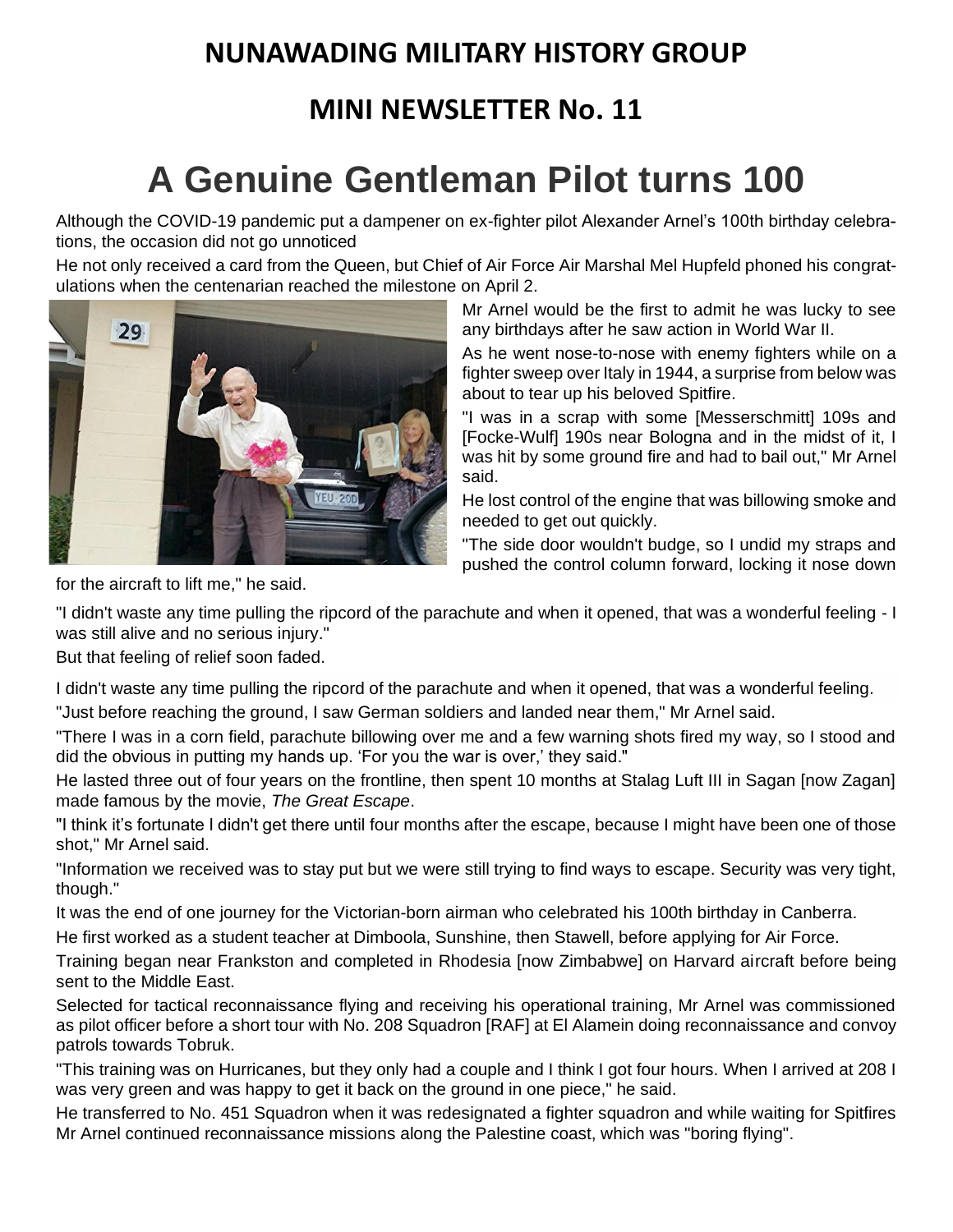"I loved the Hurricane but compared with the German 109s and 190s, it was not up to task as an interceptor fighter. But the Spitfire was marvellous, a real gentleman's aircraft," he said.

The squadron moved from Alexandria to Corsica early in 1944 to support the Italian Campaign and during fighter operations Mr Arnel was shot down and captured.

This training was on Hurricanes, but they only had a couple and I think I got four hours.

With Russians closing in on Stalag Luft III, POWs were marched out in mid-winter, making packs or sleds to carry belongings.

"They took us west towards the Rhine. We were prize prisoners – there were hints that Hitler was going to use us as a bargaining chip," Mr Arnel said.

"There were opportunities to escape but we were likely to get strafed and we thought the war was nearly over. We also didn't have adequate clothing and were getting weaker.

"Escaping seemed pointless and while still alive, we had hope of going home."

The prisoners weren't given any food so had to rely on what they saved from Red Cross parcels or scrounge for it.

"We suspected we might be moved so had pounded food into small balls to keep for an emergency, which we lived on for a long while," Mr Arnel said.

But the POWs had cigarettes, something the Germans lacked.

"As we passed through villages, we were able to trade cigarettes for things like kartofel [potatoes]. Some airmen were ingenious and had made a 'water jacket' to boil water or cook with very little flame," he said.

"We lost quite a few. Some of the men went to sleep in the snow and didn't wake up."

After being trucked north near Bremen and Hamburg and held for some time, they were marched to Lübeck where Red Cross parcels were stored.

"We were able to eat up big," Mr Arnel said.

Along the way they dodged strafing by aircraft.

"I dived into a depression on the side of the road and landed next to a frau [woman]. She took one look at me and got out," he said.

We lost quite a few. Some of the men went to sleep in the snow and didn't wake up.

"Now we were being guarded by old guards, the others disappeared because they knew the British Army was coming.

"The first we knew of it was when a dispatch rider drove carefully into our area scouting for us."

They were flown by bombers to London in May 1945, arriving just after VE Day.

"Britain was in a great hangover. That was the end of the war," he said.

"An old chap wanted to carry my bag, which didn't have much. At that stage I think I was in better condition than he because we'd been eating well for a week or two from the Red Cross parcels, although our stomachs couldn't hold much."

Finishing the war as flight lieutenant, Mr Arnel studied psychology at university then taught for a year before receiving a call.

"During the Korean War I got a call from head of Education Branch and asked if I would like to come back," he said.

"I asked if I could fly again and they said, 'oh, you're too long in the tooth now'. They wanted my skills as an education officer."

He served a further 22 years until retiring as group captain in 1974, before becoming a counselling psychologist at Canberra University for 10 years.

It's been fantastic. I'm trying to come to terms with it. Thought I'd be long-gone before this.

Afterwards, he spent time as an assistant pastor with his church then as lay chaplain at Canberra hospital.

His daughter was the only person allowed to celebrate with him in person on his birthday - albeit at a distance.

"I had a patrol of cars from my church visit. They couldn't be with me so they greeted me out front as they drove past," Mr Arnel said.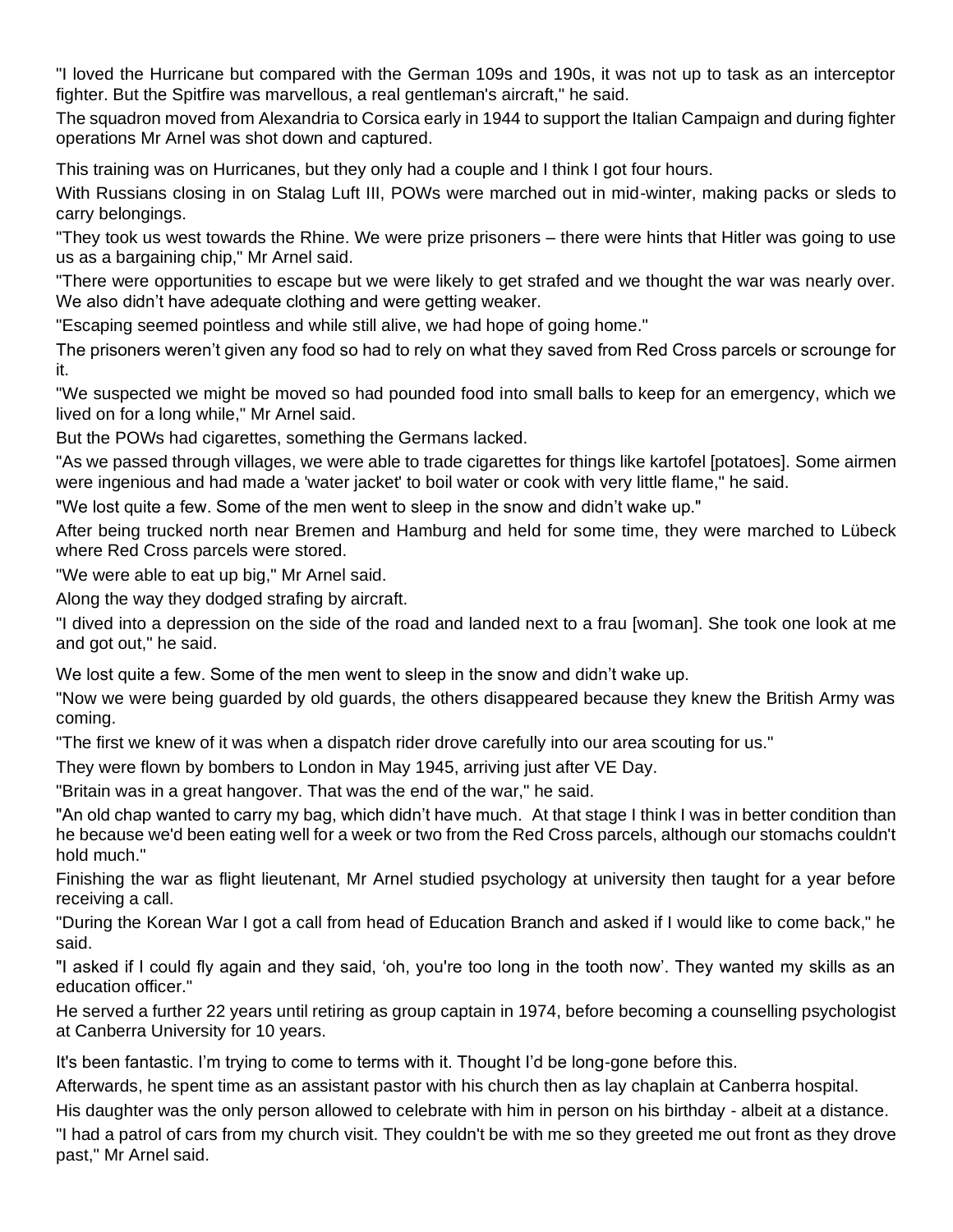"It's been fantastic. I'm trying to come to terms with it. Thought I'd be long-gone before this."

Mr Arnel lives independently and is still active, walking 20 minutes daily and driving short distances.

He doesn't think he did anything particular to earn his longevity but was philosophical about it.

"Somebody asked, 'How have you come to live so long?' and I replied with a couple of possibilities," Mr Arnel said.

"One was the good Lord looked down at me and said, 'this young fellow is a slow learner, have to leave him there for a bit longer'.

"The other is you've got to choose the right parents."

#### *By Corporal Veronica O'Hara and Sergeant Max Bree - Australian Defence News*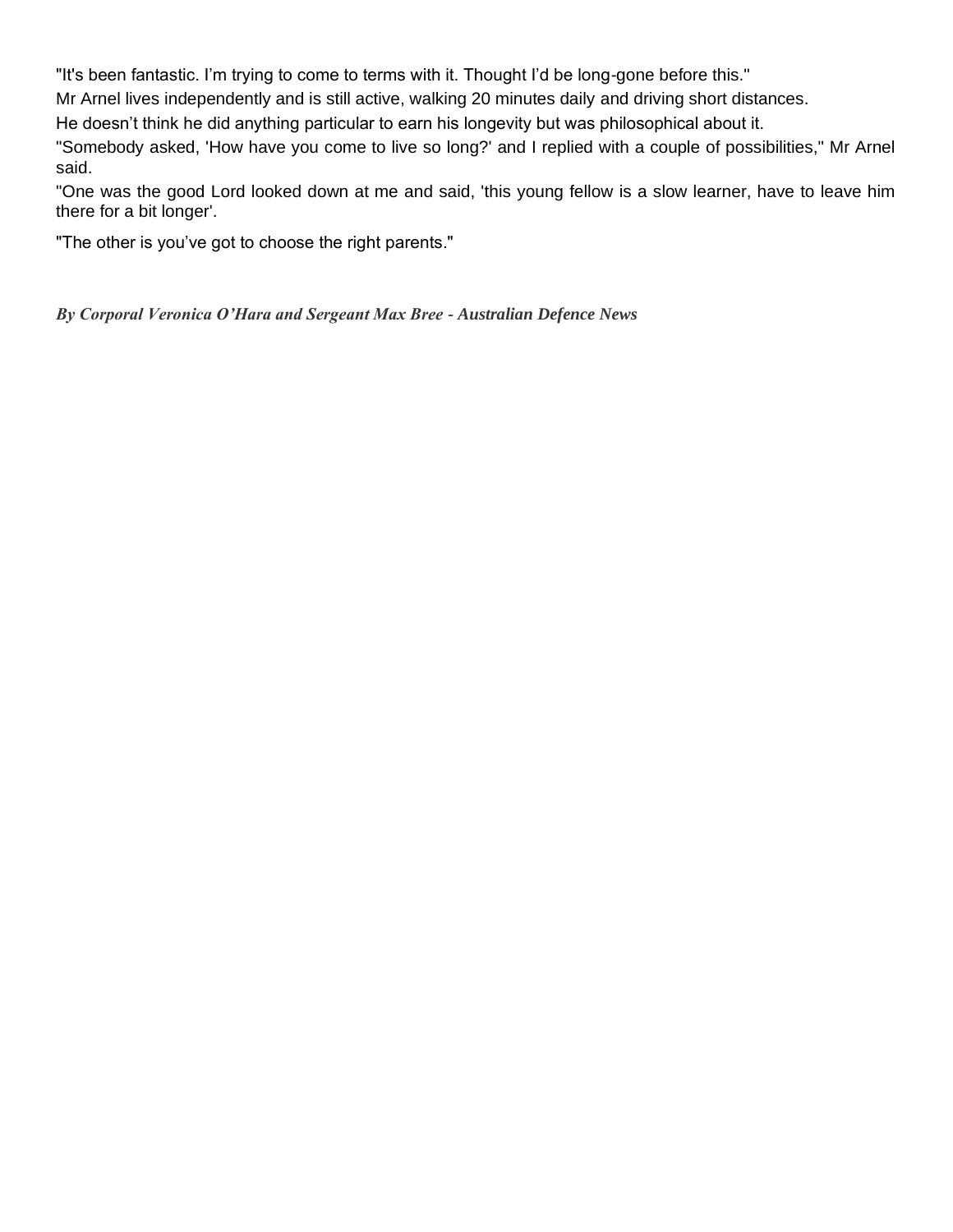## **The Bitter Legacy of the 1979 China-Vietnam War**

The **Sino-Vietnamese conflicts of 1979–1991** were a series of border and naval clashes between the [People's](https://en.wikipedia.org/wiki/People%27s_Republic_of_China)  [Republic of China](https://en.wikipedia.org/wiki/People%27s_Republic_of_China) and the [Socialist Republic of Vietnam](https://en.wikipedia.org/wiki/Socialist_Republic_of_Vietnam) from the [Sino-Vietnamese War](https://en.wikipedia.org/wiki/Sino-Vietnamese_War) in 1979 to 1991 when 2 countries had the normalization of relations. These clashes lasted from the end of the Sino-Vietnamese War until the normalization of ties in 1991.

When the Chinese [People's Liberation Army](https://en.wikipedia.org/wiki/People%27s_Liberation_Army) (PLA) withdrew from Vietnam in March 1979 after the war, China announced that they were not ambitious for "any square inch of the territory of Vietnam". However, Chinese P.R troops occupied an area of 60 square kilometres (23 sq mi), which was disputed land controlled by Vietnam before hostilities broke out. In some places such as the area around [Friendship Gate](https://en.wikipedia.org/wiki/Friendship_Gate) near the city of Lang Son, Chinese troops occupied territories which had little military value but important symbolic value. Elsewhere, Chinese PR troops occupied the strategic positions of military importance as springboards to attack Vietnam.

The Chinese occupation of border territory angered Vietnam, and this ushered in a series of border conflicts between Vietnam and China to gain control of the area. These conflicts continued until 1988, peaking in the years 1984–1985. By the early 1990s, along with the withdrawal of Vietnam from [Cambodia](https://en.wikipedia.org/wiki/Cambodia) and the [dissolution](https://en.wikipedia.org/wiki/Dissolution_of_the_Soviet_Union)  [of the Soviet Union](https://en.wikipedia.org/wiki/Dissolution_of_the_Soviet_Union) [\(Russia\)](https://en.wikipedia.org/wiki/Russia),the relationship between the two countries gradually returned to normality. By 1991 the two countries officially proclaimed the normalization of their diplomatic relations, thereby ending the border conflicts.

#### **Background**

After 1979, there were at least six clashes on the Sino-Vietnamese border in June and October 1980, May 1981, April 1983, April 1984, June 1985, and from October 1986 to January 1987. According to Western observers, all were initiated or provoked by the Chinese to serve political objectives. The imminent threat of another invasion by the northern neighbor impelled Vietnam to build up an enormous defending force. During the 1980s, around 600,000 – 800,000 Vietnamese regulars and paramilitaries were estimated to have been deployed in frontier areas, confronted by some 200,000 –400,000 Chinese troops.

Throughout the conflict, the Vietnamese [Vị Xuyên District](https://en.wikipedia.org/wiki/V%E1%BB%8B_Xuy%C3%AAn_District) was the most violent front. According to cursory examination, seven [divisions](https://en.wikipedia.org/wiki/Division_(military)) and one separate [regiment](https://en.wikipedia.org/wiki/Regiment) of Vietnamese forces were involved on this battlefield in the mid-1980s. On the Chinese side, armies from [seven military regions](https://en.wikipedia.org/wiki/PLA_military_region) were rotated through this area to "touch the tiger's butt", a euphemism for obtaining combat experiences given by Chinese [paramount leader,](https://en.wikipedia.org/wiki/Paramount_leader) [Deng Xiao](https://en.wikipedia.org/wiki/Deng_Xiaoping)[ping.](https://en.wikipedia.org/wiki/Deng_Xiaoping) From 1984 to 1989, at least 14 Chinese armies had been substitutionally committed to the fight in the area.

Besides the use of regular forces, China also armed and trained [ethnic resistance groups](https://en.wikipedia.org/wiki/United_Front_for_the_Liberation_of_Oppressed_Races) (especially from the [Hmong people\)](https://en.wikipedia.org/wiki/Hmong_people) to wage unconventional warfare against the governments of Vietnam and [Laos.](https://en.wikipedia.org/wiki/Laos) From 1985, Chinese support for these insurgents began to shrink, as the Laotian government had initiated normalization of relations with China.

#### **1980: Shelling of Cao Bang**

Since early 1980, Vietnam had orchestrated military operations during the dry season to sweep [Khmer](https://en.wikipedia.org/wiki/Khmer_Rouge)  [Rouge](https://en.wikipedia.org/wiki/Khmer_Rouge) forces over the Cambodia-Thailand border. To put pressure on Vietnam to withdraw military forces from Cambodia, China had garrisoned several armies along the [China-Vietnam border.](https://en.wikipedia.org/wiki/China-Vietnam_border) China also provided military training for some 5,000 anti-Laotian [Hmong](https://en.wikipedia.org/wiki/Hmong_people) insurgents in [Yunnan Province](https://en.wikipedia.org/wiki/Yunnan_Province) and used this force to sabotage an area in northwestern Laos near the Sino-Laotian border. Vietnam responded by increasing forces stationed at the Sino-Vietnamese border, and China no longer had the overwhelming numerical superiority as it did in its campaign in February 1979.

In June 1980, the [People's Army of Vietnam](https://en.wikipedia.org/wiki/People%27s_Army_of_Vietnam) (PAVN) [crossed the Thai–Cambodian border](https://en.wikipedia.org/wiki/Vietnamese_border_raids_in_Thailand) during the pursuit of the defeated Khmer Rouge. Despite swift Vietnamese withdrawal from Thai territory, the Vietnamese incursion made China feel that it had to act to support its allies, [Thailand](https://en.wikipedia.org/wiki/Thailand) and the Khmer Rouge. From 28 June to 6 July, in addition to outspoken criticism of Vietnam in diplomatic announcements, the Chinese continuously shelled the Vietnamese [Cao Bằng Province.](https://en.wikipedia.org/wiki/Cao_B%E1%BA%B1ng_Province) Small-scale skirmishes also took place along the border later in the year, with seven incidents occurring in the first half of October. China accused Vietnam of conducting cross-border raids against Chinese positions in the Yunnan Province on 30 September and 1 October, and killing at least 5 Chinese citizens. The Chinese then replied by an assault against Vietnamese positions in the same area on 15 October, in which they claimed to have killed 42 Vietnamese troops.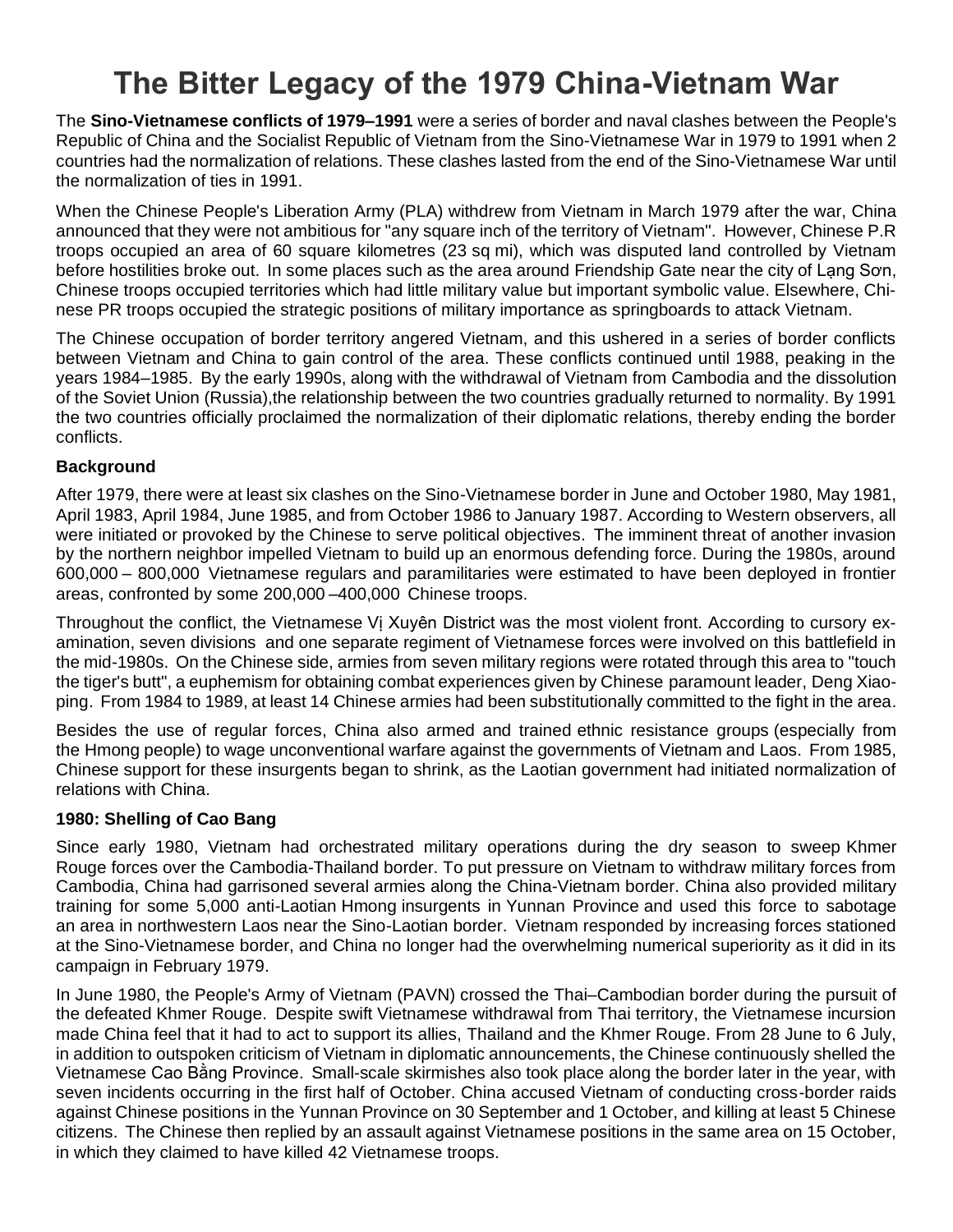The Chinese shelling did not aim at any strategic military target or create any substantial damage in Vietnam. Vietnam felt that the conduct of military operations on a larger scale was beyond Chinese capabilities, and that this gave them a free hand to conduct military operations in Cambodia. The Chinese shelling was indicative of the type of conflict the Sino-Vietnamese border would see for the next 10 years.

#### **1981: Battle of Hill 400 (Battle of Fakashan)**

On 2 January 1981, the [Vietnam Ministry of Foreign Affairs](https://en.wikipedia.org/wiki/Ministry_of_Foreign_Affairs_(Vietnam)) proposed a ceasefire during the [Lunar New Year](https://en.wikipedia.org/wiki/Lunar_New_Year) festival. This proposal was rejected by China on 20 January. However, two sides continued the exchange of prisoners of war. The situation was relatively calm in the next few months.

In May 1981, ferocious fighting suddenly erupted in Lang Sơn Province when the PLA launched a regimentsized attack against a height named Fakashan by the Chinese, or Hill 400 by the Vietnamese. Chinese forces also stormed another strategic peak called Hill 1688, which was known to the Chinese as Koulinshan , and several other positions in its vicinity. Bloody engagements claimed hundreds of lives from each side. The two battles began on 5 and 7 May respectively; the one at Hill 400 persisted until 7 June with a succession of Vietnamese counter-attacks to reclaim the hill. To justify this military operation, China announced that the attacks were in response to acts of aggression by Vietnam during the first quarter of that year.

In retaliation, Vietnamese forces carried out raids against [Guangxi Province](https://en.wikipedia.org/wiki/Guangxi_Province) on 5 and 6 May. A Vietnamese infantry company also struck the Mengdong co-operative commune in Yunnan Province. The Chinese claimed to have fought off these attacks, wiping out hundreds of Vietnamese soldiers in Guangxi. On 22 May, they reportedly killed 85 Vietnamese soldiers in Yunnan. In total, China asserted to have eliminated about 300 Vietnamese during these border clashes. These numbers have not included losses in the battles at Fakashan and Koulinshan, in which Chinese reports accounted over 1,700 Vietnamese personnel killed or wounded.

Although the conflict went on fiercely, China did not want to escalate and only deployed border guard units instead of regular troops into the battles Other analysts pointed out that the upcoming rainy season and the recent cut in defense budget would not enable China to carry out a large-scale invasion.

#### **1984: Battle of Loashan**

From 2 to 27 April 1984, in support of [Cambodian rebel forces,](https://en.wikipedia.org/wiki/Coalition_Government_of_Democratic_Kampuchea) whose bases were being overrun by the Vietnamese Army during the dry season offensive, China had conducted the heaviest artillery barrage since 1979 against the Vietnamese border region, with 60,000 shells pounding 16 districts of Lang Son, Cao Bang, Ha Tuyen, and Hoang Lien Son Provinces. This was accompanied by a wave of infantry battalion-sized attacks on 6 April. The largest of them took place in Lạng Sơn Province, with several Chinese battalions assaulting Hills 820 and 636 located near [the routes taken during the 1979 invasion.](https://en.wikipedia.org/wiki/First_Battle_of_Lang_Son) Despite mobilizing a large force, the Chinese were either beaten back or forced to abandon captured positions by the next day. Chinese documents later revealed that the ground attacks primarily served the diversionary objective, with their scales much lower than that reported by Western sources.

In Ha Tuyen from April to July 1984, Chinese forces struck a strip of hills in Vi Xuyen District, named Laoshan by the Chinese. Laoshan is actually a string of mountains running from the western Hill 1800 to another hill at the elevation of 1,200 m in the east.

The PLA launched their assault at 05:00 on 28 April after intense artillery bombardment. The PLA 40th Division of the 14th Army crossed the border section to the west of the Lô River, while the 49th Division (probably from the [16th Army\)](https://en.wikipedia.org/wiki/16th_Army_(People%27s_Republic_of_China)) took Hill 1200 on the eastern bank. The Vietnamese defenders, including the PAVN 313th Division and 168th Artillery Brigade, were forced to retreat from the hills. PLA troops captured the hamlet of Na La, as well as Hills 233, 685 and 468, creating a salient of 2.5 km thrusting into Vietnam. These positions were shielded by steep cliffs covered by dense forests along the Thanh Thuy River, and could only be accessed by crossing through the exposed eastern side of the Lo River valley.

The battle came to an interval on 15 May, as Chinese forces had virtually secured these hills, but resumed on 12 June and then on 12 July as the PAVN mounted counter-attacks in an attempt to recapture the lost positions. Afterwards, fighting was gradually reduced to sporadic artillery duels and skirmishes. However, the Chinese failed to advance any further than 5 km southward, despite their outnumbering forces. The heights continued to be contested in a string of later engagements, which lasted no earlier than 1986.

To defend the captured area, the PLA stationed two armies in Vi Xuyen region, consisting of four infantry divisions, two artillery divisions, and several tank regiments. Chinese artillery positioned on the hills included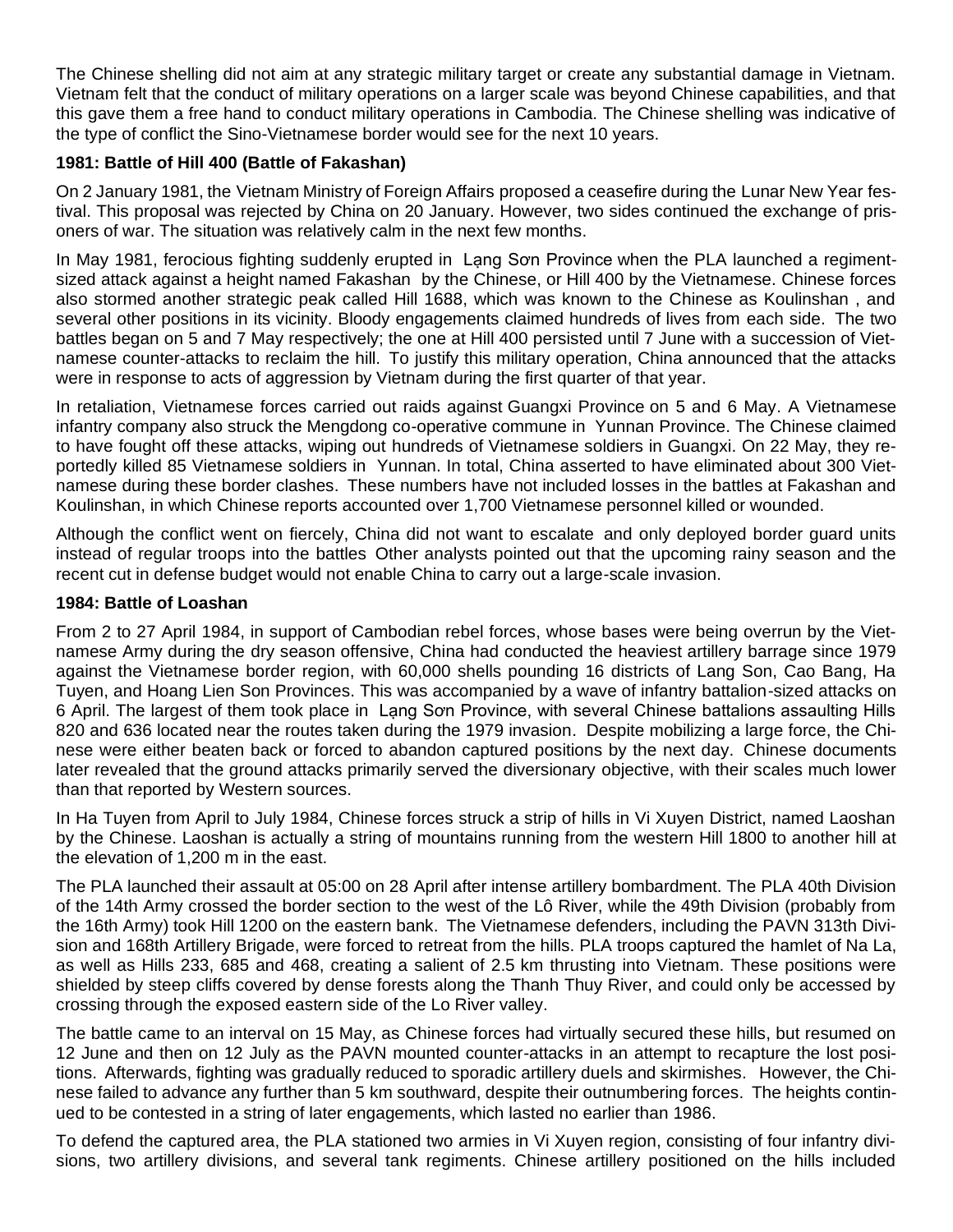130 mm field guns, 152 mm howitzers, and 40-barrel [multiple rocket launchers,](https://en.wikipedia.org/wiki/Multiple_rocket_launchers) while infantry regiments were equipped with 85 mm guns and 100-D mortars. The PLA used tanks in some of the battles.

In June, the Vietnamese claimed to have annihilated one regiment and eight battalions of the PLA, equivalent to about 5,500 Chinese casualties. They raised the number to 7,500 by August. In contrast, the Chinese reported to have inflicted approximately 2,000 casualties on Vietnamese forces, while losing 939 soldiers and 64 laborers killed during the five-week offensive campaign in Laoshan. An addition of 1,080–3,000 Vietnamese deaths was further claimed by the Chinese after the action on 12 July. The Vietnamese admitted that the PAVN 356th Division alone suffered 600 killed on the day.

#### **1986 – 1987: The Phony War**

In 1985, the Chinese fired more than 800,000 shells into Vi Xuyen among about 1 million shells targeted on Vietnamese border regions; this number, however, had significantly dropped in the period from 1986 to early 1987, with only several tens of thousands of rounds per month. In 1986, [General Secretary of the Communist](https://en.wikipedia.org/wiki/General_Secretary_of_the_Communist_Party_of_the_Soviet_Union)  [Party of the Soviet Union](https://en.wikipedia.org/wiki/General_Secretary_of_the_Communist_Party_of_the_Soviet_Union) [Mikhail Gorbachev](https://en.wikipedia.org/wiki/Mikhail_Gorbachev) called for the normalization of relations between Vietnam and China in a speech in [Vladivostok.](https://en.wikipedia.org/wiki/Vladivostok) In October 1986, China also succeeded in persuading the [Soviet Union](https://en.wikipedia.org/wiki/Soviet_Union) to conduct negotiations on the Cambodia affairs in the ninth round of negotiations between the USSR and China.

However, amid positive diplomatic signals, the situation at the frontier suddenly intensified. On 14 October 1986, Vietnam accused China of firing 35,000 shells into Vi Xuyen and making territorial encroachment. The Vietnamese also claimed to have repelled three Chinese charges against Hill 1100 and the Thanh Thuy Bridge. This development was presumably Chinese reaction either to the Soviet Union's refusal to raise pressure on Vietnam to withdraw from Cambodia, or to Vietnamese plans of military activities in Cambodia during the dry season. In January 1987, China had fired some tens of thousands of shells (60,000 shells on 7 January alone) and launched 15 division-sized attacks against Vietnamese positions on Hills 233, 685, 1509, and 1100. Vietnamese claims put the number of Chinese losses in these attacks at 1,500. China, on the other hand, declared to have inflicted 500 casualties on the Vietnamese, giving that number of its own casualties was lower. On 5 October 1987, a [MiG-21](https://en.wikipedia.org/wiki/Mikoyan-Gurevich_MiG-21) fighter jet of the [Vietnam People's Air Force](https://en.wikipedia.org/wiki/Vietnam_People%27s_Air_Force) was shot down over the Chinese [Longzhou County,](https://en.wikipedia.org/wiki/Longzhou_County) Guangxi Province.

According to Carlyle A. Thayer, this wave of fighting had the nature of a ["phony war".](https://en.wikipedia.org/wiki/Phoney_War) Despite heavy clashes in Vi Xuyen, the situation in other border provinces was relatively calm, and the Chinese did not deploy any of their regular units into the fight. The order of battle of both sides remained unchanged during this period of the conflict.

#### **1988: Johnson South Reef Skirmish**

On 14 March 1988, a naval battle was fought between the [Vietnam People's Navy](https://en.wikipedia.org/wiki/Vietnam_People%27s_Navy) and the [People's Liberation](https://en.wikipedia.org/wiki/People%27s_Liberation_Army_Navy)  [Army Navy](https://en.wikipedia.org/wiki/People%27s_Liberation_Army_Navy) within the [Spratly Islands.](https://en.wikipedia.org/wiki/Spratly_Islands) The battle saw at least 64 Vietnamese soldiers killed and resulted in Chinese control over the Johnson South Reef. Five other reefs in the Spratly Islands were also occupied by China in the same year.

#### **Aftermath**

During the 5-year period from 1984 to 1989, the Chinese had fired over 2 million artillery rounds in Ha Giang Province, mainly in the area of 20 square kilometres (7.7 sq mi) of Thanh Thuy and Thanh Duc Communes. The situation was quiet at the town of [Hà Giang,](https://en.wikipedia.org/wiki/H%C3%A0_Giang) 10 miles south of the battle sites, without any considerable barrage.

From April 1987, the PLA began to scale down their military operations, yet still routinely patrolled the Laoshan and Zheyinshan areas. From April 1987 to October 1989, they conducted only 11 attacks, mostly artillery strikes. By 1992, China had formally pulled out its troops from Laoshan and Zheyinshan. The withdrawal had been gradually carried out since 1989. Atop Laoshan, the Chinese built concrete bunkers and a memorial after the conflict. Only earthen structures remained on the Vietnamese sector, which has been delineated and returned to Vietnam under the 2009 Border Agreement between the two countries. China and Vietnam negotiated the normalization of their relations in a secretive summit in [Chengdu](https://en.wikipedia.org/wiki/Chengdu) in September 1990 and officially normalized ties in November 1991.

Thousands of people from both sides were killed in these border clashes. At the military cemetery in Vị Xuyên, there are more than 1,600 graves of Vietnamese soldiers killed during the conflict. Recent Vietnamese announcement acknowledged 4,000 killed and 9,000 wounded in the area between 1984 and 1989. The Chinese confirmed their corresponding casualty figure as 4,100, including over 2,000 war dead.